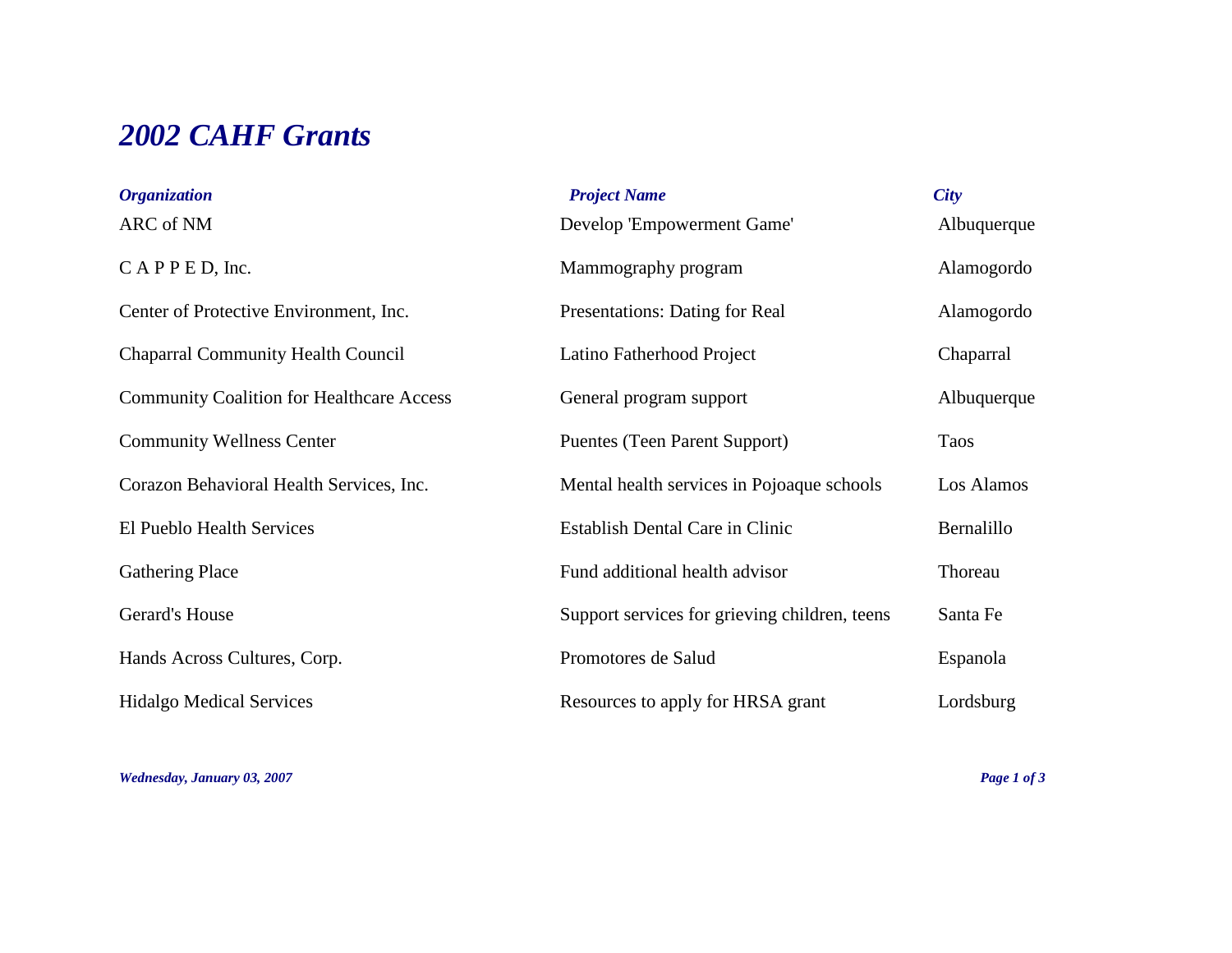| <b>Organization</b>                               | <b>Project Name</b>                                         | <b>City</b>        |
|---------------------------------------------------|-------------------------------------------------------------|--------------------|
| La Clinica de Familia                             | Cardiovascular Campaign                                     | <b>Las Cruces</b>  |
| Literacy Volunteers of Santa Fe                   | <b>Health Literacy Tutoring Project</b>                     | Santa Fe           |
| Mora Valley Community Health Clinic               | El Son de Salud                                             | Mora               |
| Navajo United Methodist Center                    | New Beginnings Program                                      | Farmington         |
| Navajo Way, Inc.                                  | Fund coordinator for Changing World program                 | <b>Window Rock</b> |
| New Mexico Center on Law and Poverty              | General program support                                     | Albuquerque        |
| New Mexico Coalition Against Domestic Violence    | Supplemental care for domestic violence victims Albuquerque |                    |
| New Mexico Teen Pregnancy Coalition               | Marketing/Media Campaign                                    | Albuquerque        |
| New Mexico Voices for Children (B)                | Support, empowerment, advocacy & doulas                     | Albuquerque        |
| Northern New Mexico Women's Health & Birth Center | Post-partum home visit program                              | Taos               |
| Pine Hill Health Center                           | <b>Dental Disease Prevention Project</b>                    | Pine Hill          |
| Rainbow Women Wellness & Resource Center          | Cibola Diabetes Project                                     | Grants             |
| REACH 2000                                        | Fund outreach worker                                        | Roswell            |
| Rio Arriba Family Care Network                    | <b>Volunteer Health Care Access Program</b>                 | Espanola           |
|                                                   |                                                             |                    |

*Wednesday, January 03, 2007 Page 2 of 3*